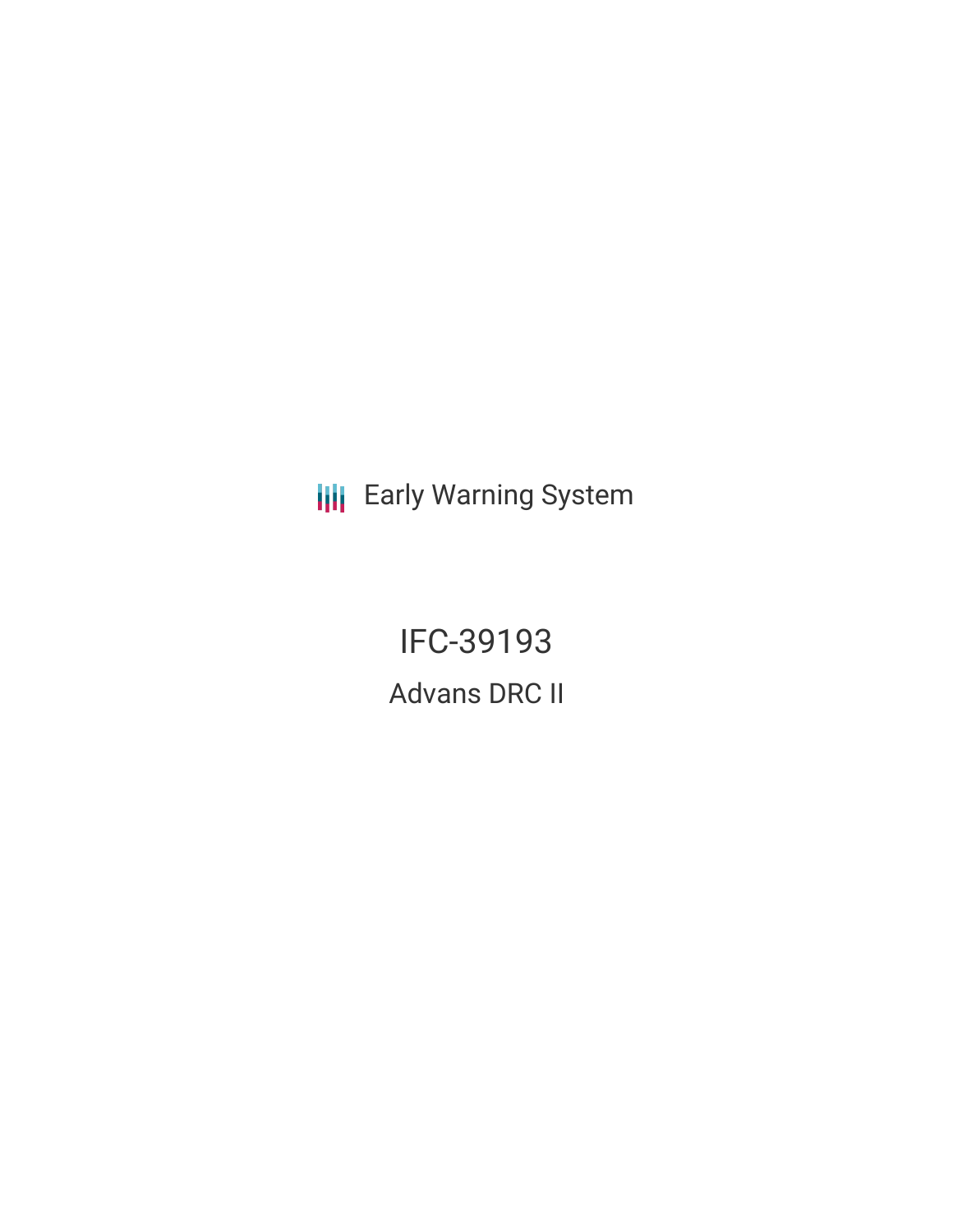# **Quick Facts**

冊

| <b>Countries</b>               | Congo, Democratic Republic of           |
|--------------------------------|-----------------------------------------|
| <b>Financial Institutions</b>  | International Finance Corporation (IFC) |
| <b>Status</b>                  | Active                                  |
| <b>Bank Risk Rating</b>        | U                                       |
| <b>Voting Date</b>             | 2017-06-12                              |
| <b>Borrower</b>                | ADVANS BANQUE CONGO SA                  |
| <b>Sectors</b>                 | Finance                                 |
| <b>Investment Type(s)</b>      | Loan                                    |
| <b>Investment Amount (USD)</b> | $$3.50$ million                         |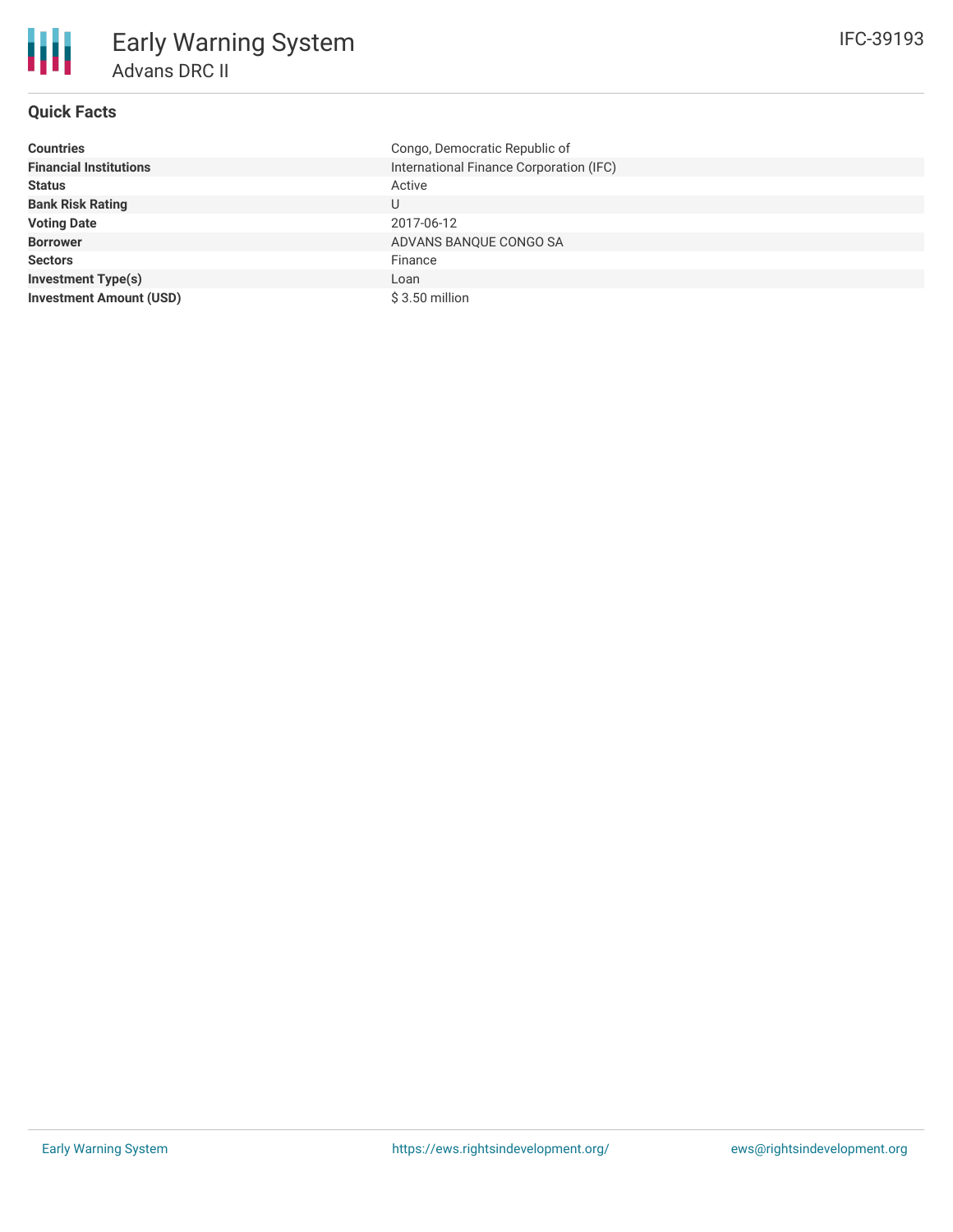## **Project Description**

The proposed project is a senior loan of up to US\$3.5m to Advans Banque Congo. Advans Banque Congo is a microfinance bank in the Democratic Republic of the Congo, operating since 2009. The bank focuses on providing financial services to micro and small and medium enterprises ("MSMEs") and low-income households.The proposed loan will allow the bank to further expand its lending to low income individuals and micro and small and medium enterprises (MSMEs) in the provincial areas of the Democratic Republic of the Congo.

The proposed project is a senior loan of up to US\$3.5m to Advans Banque Congo. Advans Banque Congo is a microfinance bank in the Democratic Republic of the Congo, operating since 2009. The bank focuses on providing financial services to micro and small and medium enterprises ("MSMEs") and low-income households.The proposed loan will allow the bank to further expand its lending to low income individuals and micro and small and medium enterprises (MSMEs) in the provincial areas of the Democratic Republic of the Congo.

The proposed project is a senior loan of up to US\$3.5m to Advans Banque Congo. Advans Banque Congo is a microfinance bank in the Democratic Republic of the Congo, operating since 2009. The bank focuses on providing financial services to micro and small and medium enterprises ("MSMEs") and low-income households.The proposed loan will allow the bank to further expand its lending to low income individuals and micro and small and medium enterprises (MSMEs) in the provincial areas of the Democratic Republic of the Congo.

The proposed project is a senior loan of up to US\$3.5m to Advans Banque Congo. Advans Banque Congo is a microfinance bank in the Democratic Republic of the Congo, operating since 2009. The bank focuses on providing financial services to micro and small and medium enterprises ("MSMEs") and low-income households.

The proposed loan will allow the bank to further expand its lending to low income individuals and micro and small and medium enterprises (MSMEs) in the provincial areas of the Democratic Republic of the Congo.

The proposed loan will allow the bank to further expand its lending to low income individuals and micro and small and medium enterprises (MSMEs) in the provincial areas of the Democratic Republic of the Congo.

The proposed loan will allow the bank to further expand its lending to low income individuals and micro and small and medium enterprises (MSMEs) in the provincial areas of the Democratic Republic of the Congo.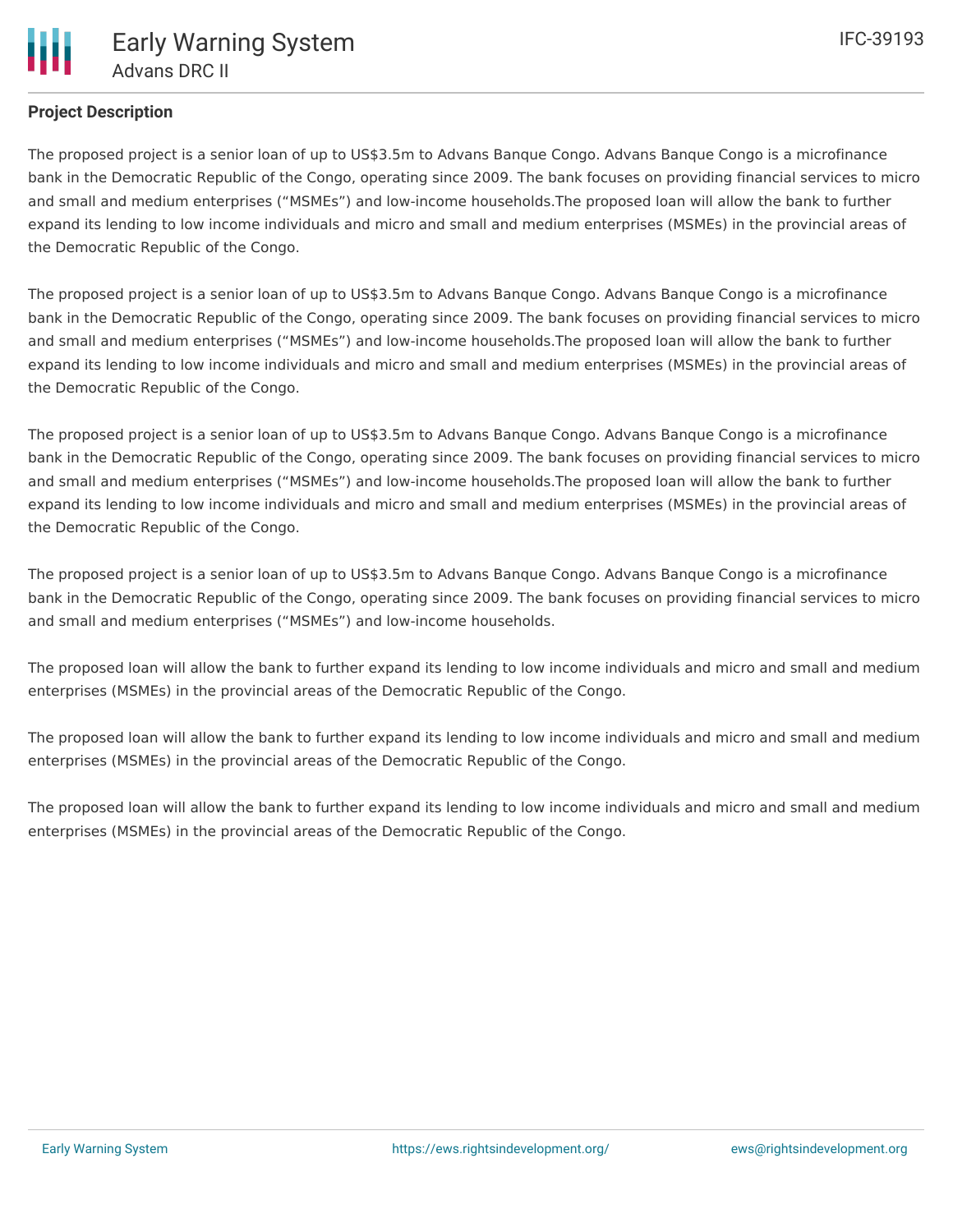#### **Investment Description**

• International Finance Corporation (IFC)